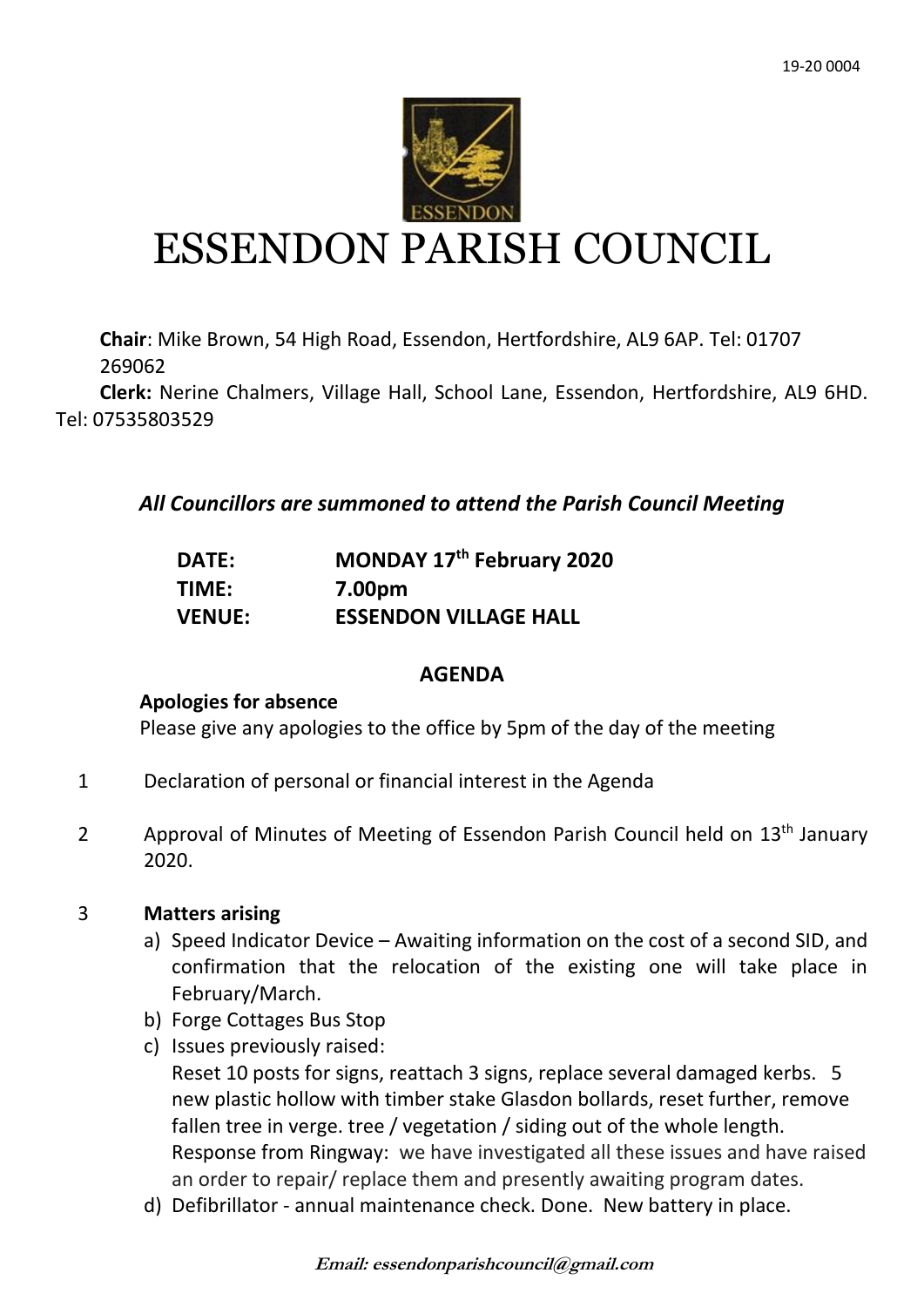- e) Awaiting response from the Welwyn Hatfield Council regarding replacement trees for those that were uprooted to provide additional parking
- f) Damage to play equipment in the playground has been repaired by CPM Playgrounds. The school has been approached to discover whether anything was picked up on the CCTV cameras, as this was an act of vandalism.
- g) Village hall:
	- closed for the month of August for renovations.
	- residents invited to suggest improvements to the hall
	- hall store room to be cleared
	- floor cleaning kit to be purchased
	- list of required maintenance and renovation to be submitted
	- survey of hall building to be actioned
- h) Street lights
- i) ACV on The Rose and Crown expires on 5 November 2020
- j) Birchall Garden Suburb presentation offered by Crotus, Planning London and Home Counties on behalf of the developers. Council will wait until there is more progress on the Welwyn Hatfield Draft Local Plan Policy SP19 with Welwyn Hatfield Borough Council and East Herts District Council.

## 4**. Any matters raised by the public**

## 5. **Finance** - Precept demand form returned

Cheque signing.

| HAPTC Training – end of year finance                 | £40  |  |
|------------------------------------------------------|------|--|
| Welwyn Hatfield Borough Council Re-charge of E341.84 |      |  |
| costs for uncontested election 2 May 2019            |      |  |
| CPM Repairs to damaged playground equipment          | £408 |  |

## 6. **Planning**

a) Application Reference: 6/2020/0096/TPO Proposed development at: Mulberry House Essendon Place High Road Essendon Hatfield AL9 6GZ Proposal: Fell 1x Oak tree – application approved

b) Application Reference: 6/2020/0087/FULL Proposed development at: Wytmead, Essendon Hill, Essendon, Hatfield, AL9 6AW Proposal: Change of use of 2x barns to 2x dwellings, alterations to openings, erection of detached garage, and creation of new vehicular access

c) Application Reference: 6/2020/0004/HOUSE Proposed development at: Hilltop Cucumber Lane Essendon Hatfield AL9 6JA Proposal: Erection of outbuilding and installation of outdoor swimming pool

## 7. **Correspondence**

a) Emails from residents regarding relocation of the Forge Cottages Bus Stop